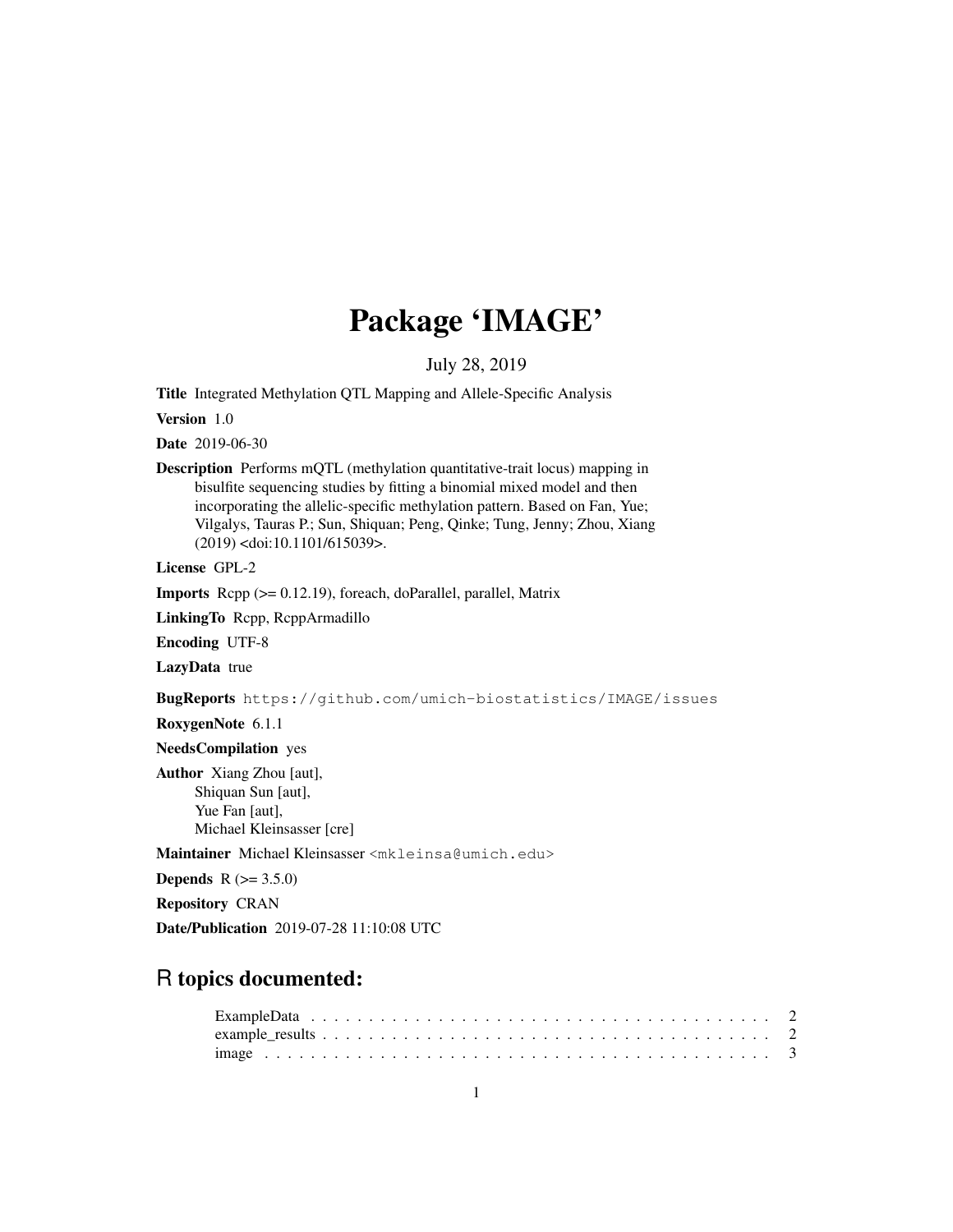# Description

A list containing the data needed to use the image function.

# Usage

ExampleData

# Format

A list three elements: data A data.frame with columns r, y, r1, r2, y1, y2 geno A data.frame with columns hap1 and hap2 K A 100X100 matrix

example\_results *Example results using the example data set*

#### Description

A data set containing the output of image function call on the included data set ExampleData.

#### Usage

example\_results

#### Format

A data.frame with 1000 rows and 9 variables (columns):

Loc ordinal number of SNP-CpG pair being analyzed

numIDV number of observations of SNP-CpG pair being analyzed

beta the fixed effect parameter estimate for the predictor of interest

se\_beta the standard deviation of fixed effect

pvalue P-value for the fixed effect, based on the wald test

h2 heritability of the transformed rate

sigma total variance component

converged a logical indicator for convergence

time time to converge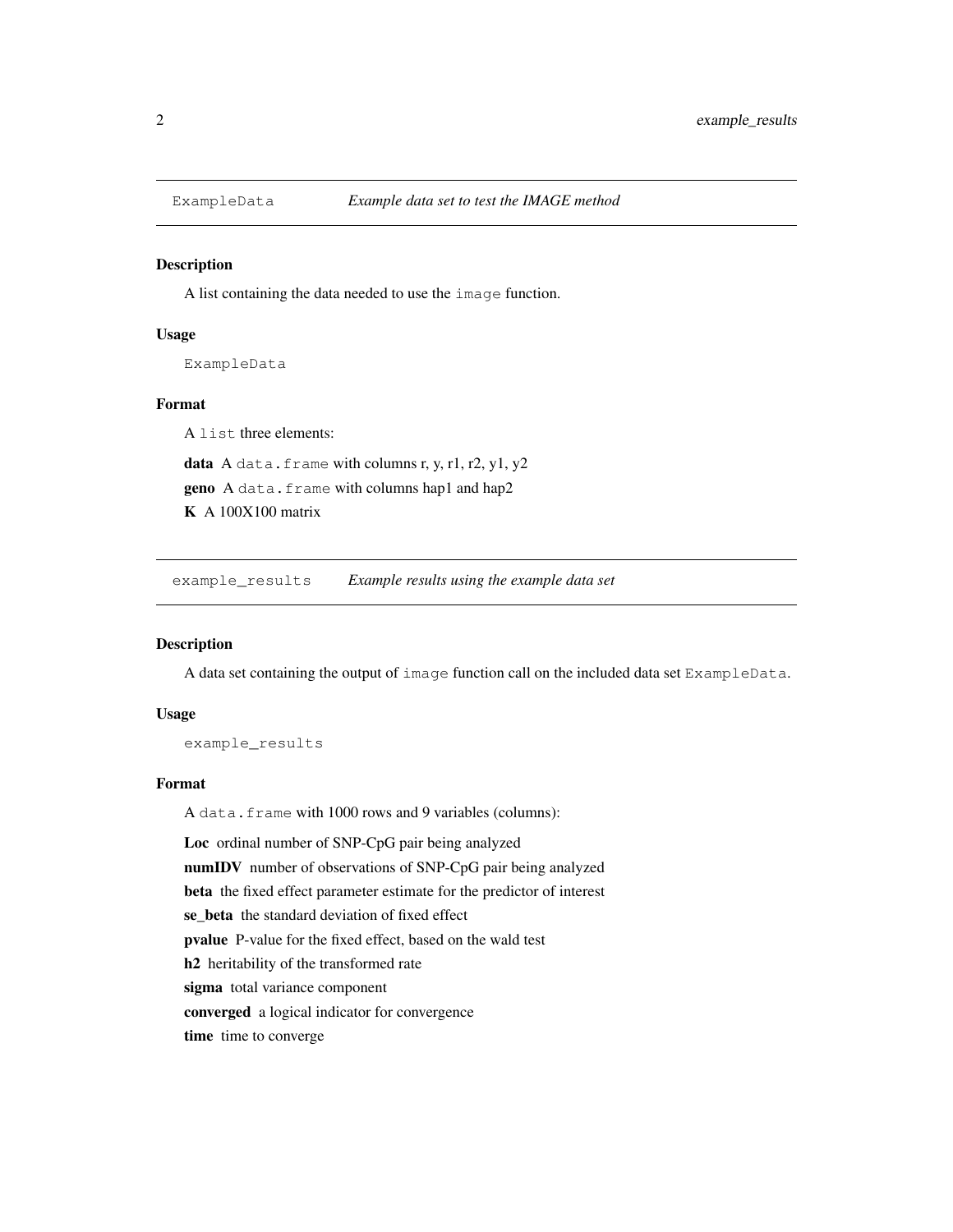# Description

Perform high-powered detection of genetic effects on DNA methylation using integrated methylation QTL (methylation quantitative-trait locus) mapping and allele-specific analysis.

### Usage

```
image(geno, data, K, Covariates = NULL, numCore = 1,
  fit.maxiter = 500, fit.tol = 1e-05, verbose = TRUE)
```
# Arguments

| geno        | a data list containing the genotype data                                                                                                                 |
|-------------|----------------------------------------------------------------------------------------------------------------------------------------------------------|
| data        | a data list containing the methylation data                                                                                                              |
| K           | a known kinship matrix. This matrix should be a positive semi-definite matrix<br>with dimensions equal to the sample size                                |
| Covariates  | a matrix containing the covariates subject to adjustment (Default = NULL)                                                                                |
| numCore     | a positive integer specifying the number of cores for parallel computing (default<br>$= 1$                                                               |
| fit.maxiter | a positive integer specifying the maximum number of iterations when fitting the<br>generalized linear mixed model (default $= 500$ )                     |
| fit.tol     | a positive number specifying tolerance, the difference threshold for parameter<br>estimates below which iterations should be stopped (default $= 1e-5$ ) |
| verbose     | include verbose output                                                                                                                                   |

#### Value

A data.frame containing the following named elements:

- loc: ordinal number of SNP-CpG pair being analyzed
- numIDV: number of observations of SNP-CpG pair being analyzed
- beta: the fixed effect parameter estimate for the predictor of interest
- se\_beta: the standard deviation of fixed effect
- pvalue: P value for the fixed effect, based on the Wald test
- h2: heritability of the transformed rate
- sigma2: total variance component
- converged: a logical indicator for convergence
- time: time to converge